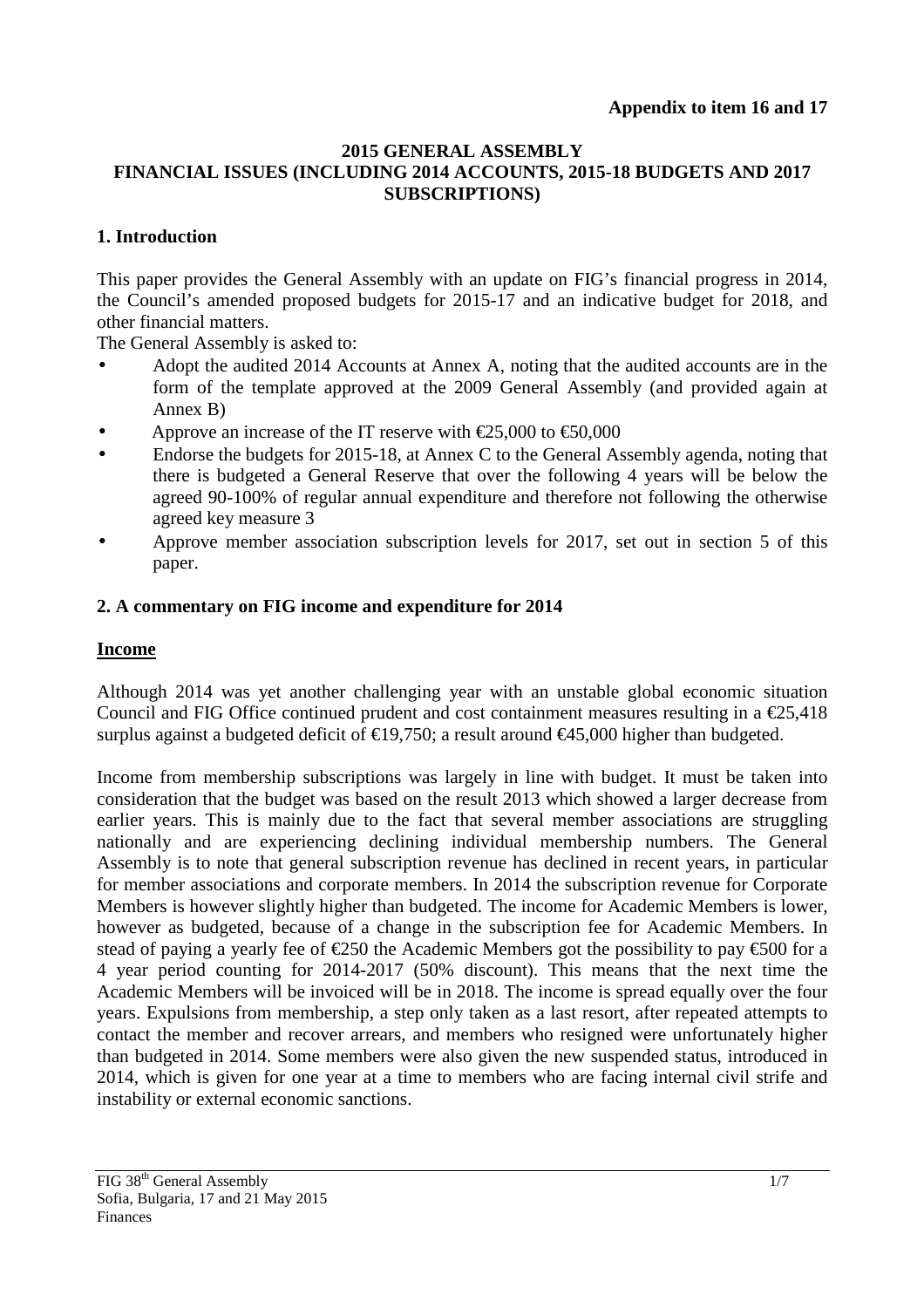In 2012 a new accounting provision for doubtful debt from subscriptions income was introduced. This was implemented on the recommendation of the auditors, and in line with good financial management practices. FIG Council decided in 2014 to continue this new and more prudent (or conservative) approach but in line with the amount from 2013. The approach should render FIG's finances in the future less vulnerable. This current approach will be maintained going forward.

Arrears at the end of 2014 were remarkably higher than the previous year. In 2013 subscription arrears amounted to  $\text{\textsterling}135,987.65$  and in 2014  $\text{\textsterling}153,89.05$  which is far too high (and back to the level in earlier years. Arrears solely for the current year (2014) were  $\epsilon$ 109,147.15 which is much higher than the 2013 amount  $\epsilon$ 74,546.30. Part of this can be explained by the changed invoicing method to Academic Members. An interesting thing is that the 2014 arrears are higher than normally, but the older arrears (2011, 2012 and 2013) are in total much lower than otherwise seen in the later years. Council again requests all members to pay their membership subscription promptly. The size of the arrears again meant that a significant portion of FIG's reserve holdings is being used to fund FIG cash flow.

Financial income was in 2014 lower than 2013 primarily caused by the prevailing low interest rate regime, which is expected to persist. Today several of the FIG accounts give 0 % interest. One so called high interest account (giving only 0.4%) where money is bound in a fixed period (1-3 years) expired during the year and FIG Council decided that this amount should not be reinvested, both due to the cash flow and also due to the fact that FIG savings should not be invested in financial instruments if there would be any risk to FIG's funds. Therefore the amount has stayed on our daily account at 0% interest (currently the Danish National Bank has negative interest rates).

Income from the services provided to FIG events was slightly higher than budget. This year the Local Organisers for the Congress 2014 agreed with FIG office to defray a sizeable amount of expenses incurred by FIG Office in relation to the Congress which enabled the result to exceed the budgeted amount.

Overall, income was almost €19k below budget.

# **Expenditure**

Office costs were below budget due to a careful handling of expenditure. Even a move of the FIG Office to other rooms was handled with no extra costs. Last year there was an unfavourable exchange US\$/ $\in$  rate and also that of US\$/DKK which had a negative impact on the 2013 result. This year the opposite happened, which had a positive impact on the accounts. FIG Office will continue its careful cost management. In total there was a savings on administration amounting to  $\epsilon$ 10,5k towards the budget.

Marketing and publications shows a savings of  $\epsilon$ 6k towards the budget although FIG could present 7 new FIG publications during 2014 as well as some other publications. The main reason for the savings was low printing costs in Finland and external support.

The grants to Commission chairs were paid in line with the levels agreed by the General Assembly. All requests from Task Force and Network chairs for support and from Commission chairs for specific support were carefully reviewed prior to any decision. There were no applications for support for poor Member Associations.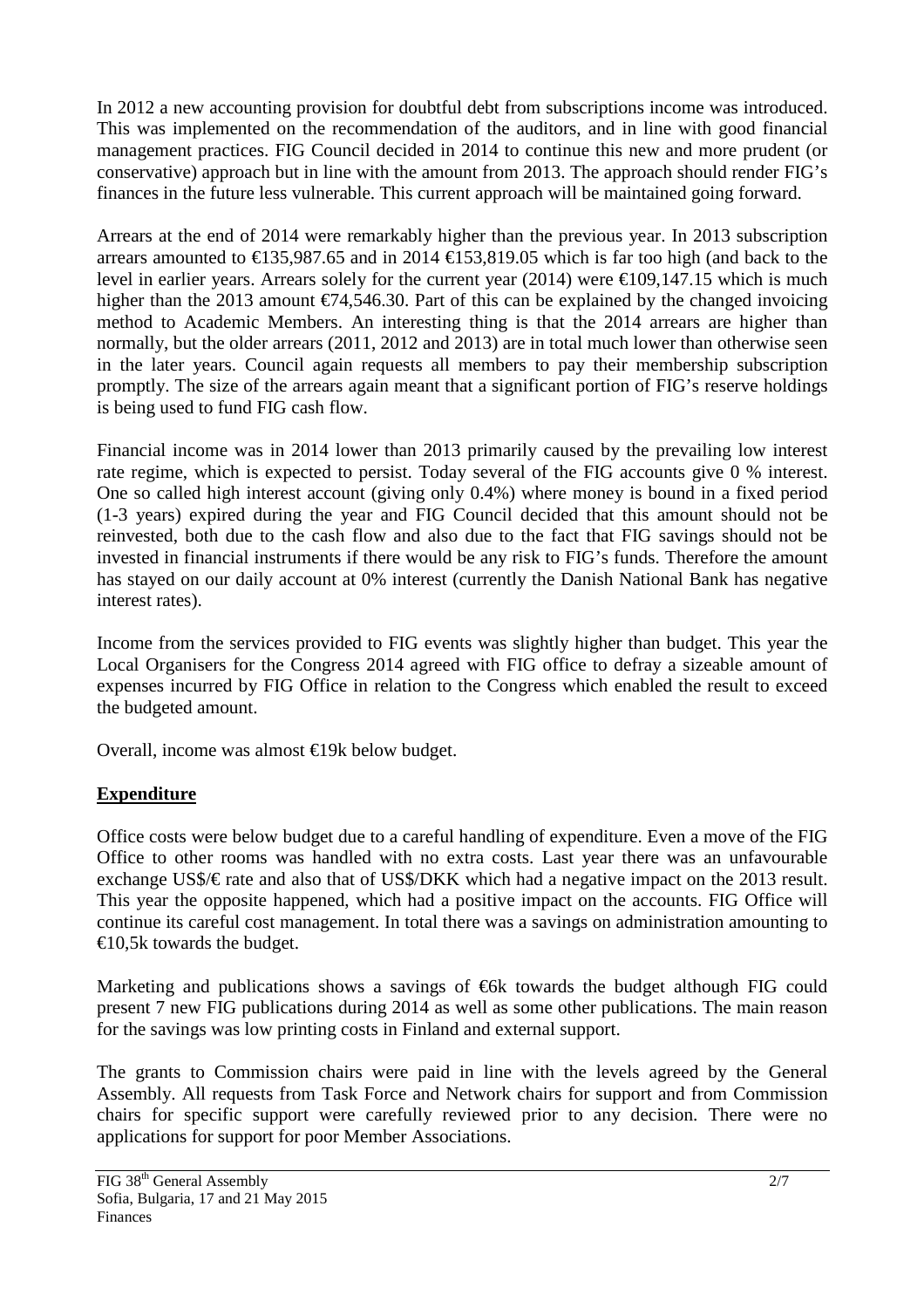Council and executive management costs were almost  $\epsilon$ 8k below budget. This was realised through continuing care and control of travel and meeting costs. The President has been careful when travelling, covering a number of destinations and events in one trip and has accomplished many trips and visits. Some of the travels were partially covered by external sources. It is important also to note that, in many instances, travel by Council members were partially or fully covered by Council members' employers, member associations or by the event hosts. FIG is very grateful for this support, which allows Council members to maintain close contact with its membership and partners during the year.

Regular expenditure was  $\epsilon$ 24k less than budgeted. Overall, the surplus of regular income over regular expenditure was  $\epsilon$ 5.7k better than budgeted and showed a small surplus of  $\epsilon$ 6,498.

Developmental expenditure was carefully monitored against the overall financial position, with monthly updates being produced by the Office, and quarterly reports. There were also a substantial unbudgeted income from collaborative activities with partners. FIG Office commenced an IT developmental process in 2013 that continued in 2014. €15k was budgeted for IT/Web development of which 2/3 was spent mainly due to time constrains which resulted in a slower process. The work continues in 2015.

The final result 2014 was a surplus of  $\epsilon$ 25,418 against a budgeted deficit of  $\epsilon$ 19,750.

At the end of year, FIG's total reserve stood at  $\epsilon \approx 24.129$ , 113% of regular annual expenditure. The general reserve was 107%.

#### **3. Budgets 2015-18**

Annex C to this paper presents proposed revised budgets for 2015, 2016 and 2017 and a proposed budget for 2018. This is to adhere to the requirement for a 4-years ahead budget (decision at the 2009 General Assembly).

#### **Key considerations in constructing the budget**

Council's overriding consideration when preparing the budget was to be as realistic as it has to be, particularly with its forecast since it is a 4-year forward budgeting process. In this regard Council is very mindful of the two key, ongoing risks to the budget:

- Council has (as described below) reviewed risks from events, and developed models to address these risks, however still there will be a risk to include a conference income in the regular income
- potential risks around the level of income from subscriptions in the on-going economic situation. Council has recognised this risk in the revised accounting approach for the provision of doubtful debt from subscriptions, but the levels of arrears show that it remains a significant area of concern

### **Budgets**

Council seeks to ensure a sustainable, effective and efficient Federation. Budgets have therefore been revised to reflect the current realities. When income is forecasted to decline, this has to be balanced by corresponding efforts to reduce operating and developmental costs.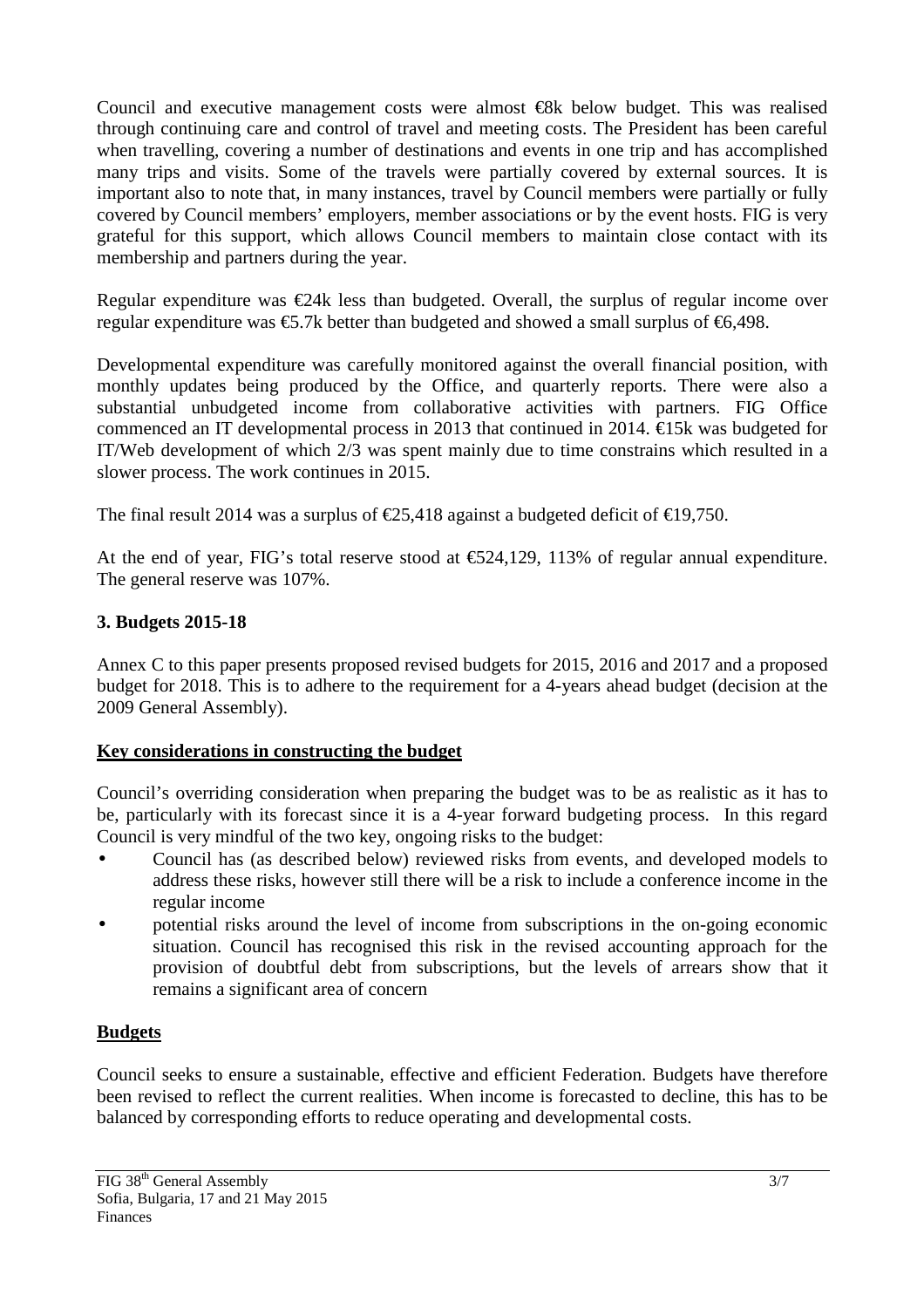The key changes to the budgets approved at the 2014 General Assembly are:

- Subscriptions are held close to the 2014 final result in light of resignations and 2015 invoiced figures although membership development is an important focus of the FIG office especially focusing on attracting new corporate members;
- FIG Council has a special focus on corporate members and how to sustain and attract corporate members in order to increase income and to mutually benefit from each other;
- DdL's office rental support to FIG will progressively end in 2016 and thereafter, FIG will pay office rental in full, thus increasing the cost of office rental;
- Returns from events depends on the cost and financing model agreed with LoC and hence for the following years, it has been revised accordingly;
- Administrative costs have been further reduced wherever possible;
- Council and executive management costs are reviewed in the light of activities anticipated for the year;
- IT developmental activity budgets recognized the significant work that is required to upgrade and update FIG's IT infrastructure and systems.

As in previous years, every effort has been made to base the budget on information available as well as to forecast income and expenditures realistically. This is particularly important given the overall economic situation.

Council remains cognizance of the three key financial measures when preparing the budget:

- Key measure 1: there must be a surplus of regular income over regular expenditure each year;
- Key measure 2: there must be an overall surplus over the 4-year Council period;
- Key measure 3: the general reserve must remain within the level of 90-100% of regular expenditure.

Council is aware that key measure 3 is in the budget not met for the period 2015-2018. Council has decided not to increase membership fees but hope with an increased effort to attract more corporate members which will improve the result and also key measure 3. The approach and the effect will be evaluated in 2016. Another reason is the increase of the IT reserve. Council has however decided that it is important to have a reserve for IT outside the general budget in case IT upgrading is necessary.

# **Staffing**

Current staffing of the FIG Office is:

- FIG Manager (Louise Friis-Hansen) responsible for general management, developmental/ strategic tasks, oversight of administration, finances, events, membership matters (particularly in relation to corporate members), council/commission matters, IT, communication and Foundation secretariat duties
- FIG Office and Events Coordinators (Claudia Stormoen (full time) Hanne Elster (80%) responsible for membership administration, website maintenance, communication tasks, detailed planning and organisation of FIG events, and Foundation administration etc
- FIG bookkeeper (Maria Bargholz, part time) responsible for financial administration.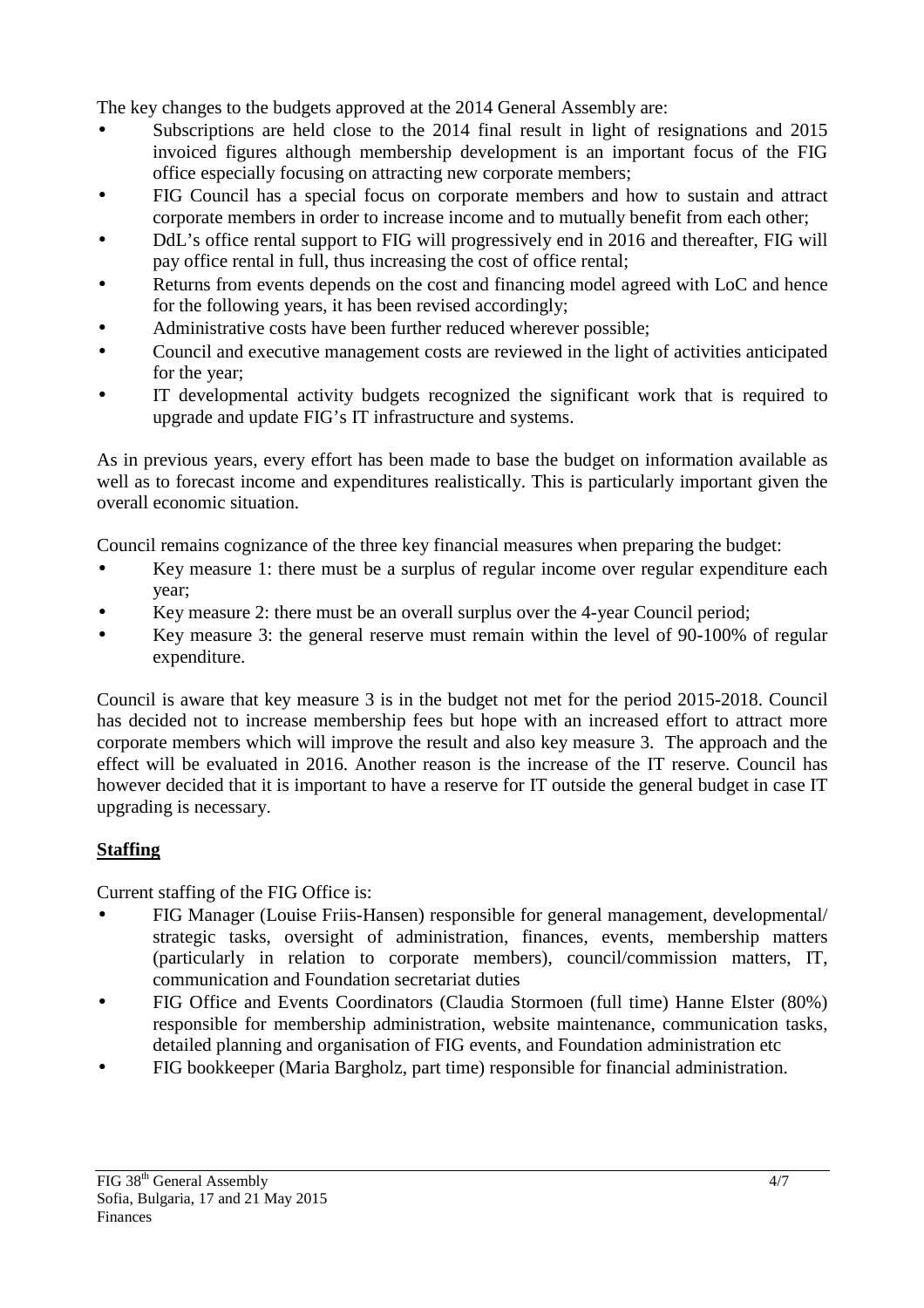### **Organisation of events**

The Council and FIG Office have over the last couple of years worked on various concepts for conferences that will ensure that FIG's annual event remains not only the flagship event of FIG but a global forum for FIG's membership, partners and stakeholders. Over the past years, FIG has developed the following operating models for its annual events:

- FIG will handle the overall programme, the technical programme, keynote speakers, international registrations, the website, and international exhibitors; and
- The local organisers will handle the contact with the venue; hotels; the local exhibition; local registrations; social events; technical tours; and social tours.

FIG will be reimbursed a fixed sum for its handling, coordination and organization workload for each event. We believe that the models and arrangements provide a sound basis for future conferences, and provide an appropriate balance between FIG and local input and expertise.

FIG Office spends a considerable amount of time on the organisation and preparations of FIG events. FIG Office and Council have evaluated that it is a rewarding investment and gives a possibility to get closer to the individual persons that are related to FIG members.

### **IT Development**

FIG Council initiated an IT Development Project in 2013 and FIG Office has researched how to implement the IT Development Project.

The project has three phases:

1. Web site (IT platform and design)

2. Events software

3. FIG Database

Phase one will be finalised in first half of 2015, and phase two and three will be finalised in 2015/16.

A development sum is reserved in the budgets for the years 2015-2018, and the established IT reserve secures that if needed there is extra funds which will not affect the result of the years concerned.

### **4. FIG Reserves**

As is shown in Annex C, the FIG general reserve at the end of 2014 was 107% of regular annual expenditure. This is above the 90-100% agreed by the 2009 General Assembly. As a 4-year average the general reserve was 108% (the reserve percentage is calculated using an average of four years' regular annual expenditure, as agreed at the 2012 General Assembly).

Council has retained the  $\epsilon$ 25,000 events reserve, for the reasons set out in detail in the Finance Paper to the 2012 General Assembly. In essence, this recognises the risk of organising events, particularly in the current economic climate. Council suggests that the reserve will be maintained at €25,000.

In 2013 Council introduced a new reserve for IT, recognizing that an effective IT Policy and Infrastructure is vital to FIG going forward and  $\epsilon$ 25,000 was reserved in the 2013 accounting. IT can be large investments, and could be difficult to provision from normal yearly budget. Due to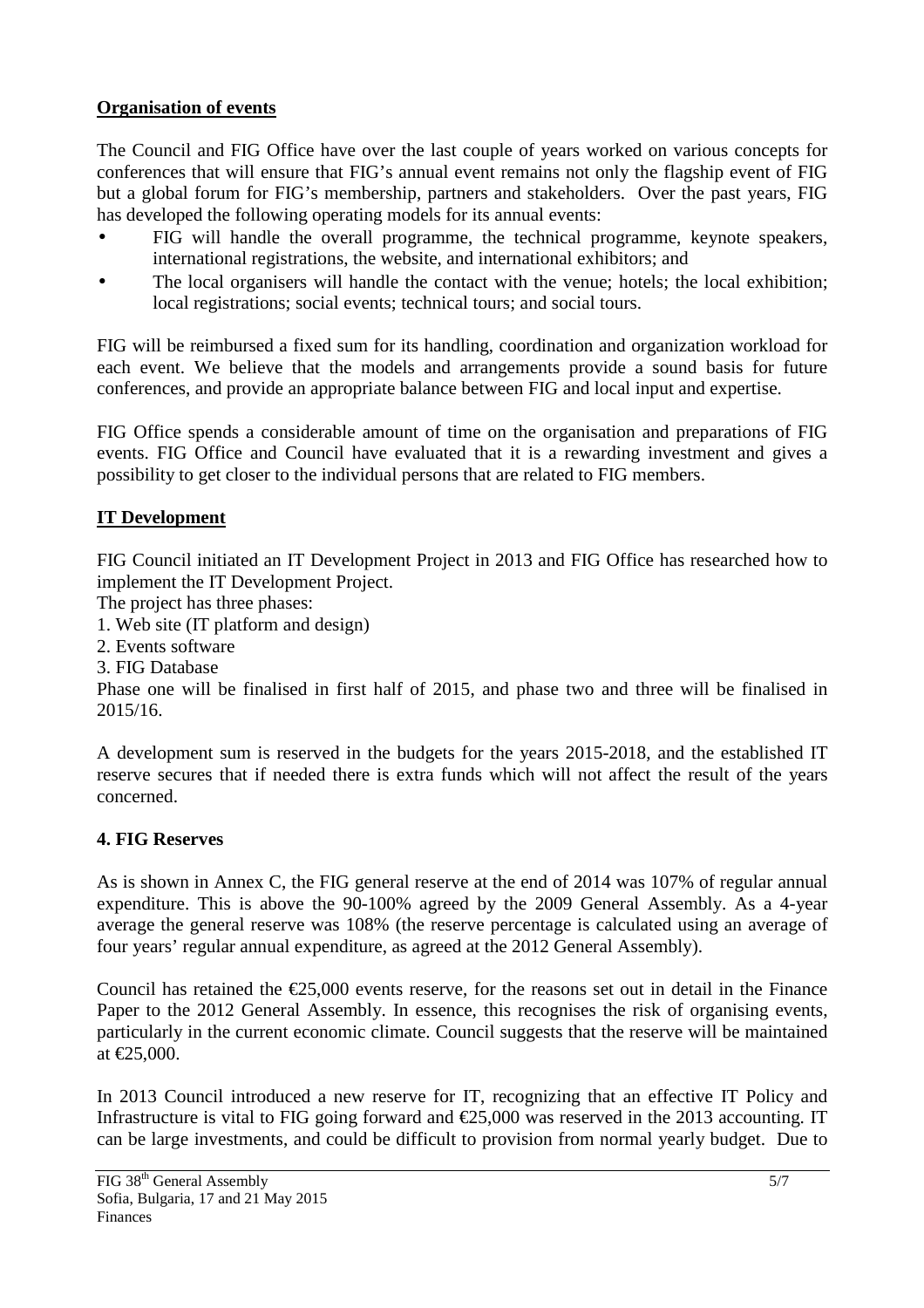the fact that the General Reserve is over 100% Council is proposing to increase the IT reserve with  $\epsilon$ 25,000 to  $\epsilon$ 50,000. Still the current 4 year average is over 100%. In case larger IT investments are needed there will be the funds to cover this, and the yearly budget will not be affected.

The reserves are held in low risk investments and on bank accounts, in line with the policy agreed by the General Assembly. Any transfer of the reserves requires approval by two persons, one of whom being the Council member responsible for finance and administration.

### **5. Subscriptions 2017**

The 2014 General Assembly approved membership fees as follows:

| Year | Per capita fee                                    | <b>Minimum</b> fee | <b>Maximum</b> fee             |
|------|---------------------------------------------------|--------------------|--------------------------------|
| 2016 | €4.48 per member up to a 20 members or €50        |                    | 5,500 members                  |
|      | maximum of $5,500$ members (whichever is greater) |                    | $(\text{\textsterling}24,640)$ |
|      | Member associations<br>from                       |                    |                                |
|      | countries listed by the World                     |                    |                                |
|      | Bank as low-income economies or                   |                    |                                |
|      | lower-middle-income economies                     |                    |                                |
|      | shall pay $\epsilon$ 2.24 member up to a          |                    |                                |
|      | maximum of 5,500 members.                         |                    |                                |

The 2016 subscription fees were kept at the same level as for the years 2012-2015. The Council 2011-14 had to suggest subscription fees up to 2016, however they recognised that there would be a change in leadership and the subscription fees is dependent on the strategies of the council 2015-18.

Although the budgets 2017 and 18 show a deficit, Council is also conscious of the economic condition that members are operating under and in particular member's challenges with their national membership and budgets. Council wishes to respect this as well and both Council and FIG Office will continue to be prudent in its financial management. Council therefore proposes the level of subscription for member associations for 2017 to remain at the same level as in the previous years. Council has initiated a work on how to attract corporate members and the hope is to increase the fees received by corporate members to limit the deficit or turn it into a positive result. FIG Council will evaluate after a year how this work develops, and if the work on corporate members does not show positive effect, Council suggests reconsidering the membership fee for 2017 at the General Assembly in 2016.

| Year | Per capita fee                                    | <b>Minimum</b> fee | <b>Maximum</b> fee             |
|------|---------------------------------------------------|--------------------|--------------------------------|
| 2017 | €4.48 per member up to a 20 members or €50        |                    | 5,500 members                  |
|      | maximum of $5,500$ members (whichever is greater) |                    | $(\text{\textsterling}24,640)$ |
|      | Member associations<br>from                       |                    |                                |
|      | countries listed by the World                     |                    |                                |
|      | Bank as low-income economies or                   |                    |                                |
|      | lower-middle-income economies                     |                    |                                |
|      | shall pay $\epsilon$ 2.24 member up to a          |                    |                                |
|      | maximum of 5,500 members.                         |                    |                                |